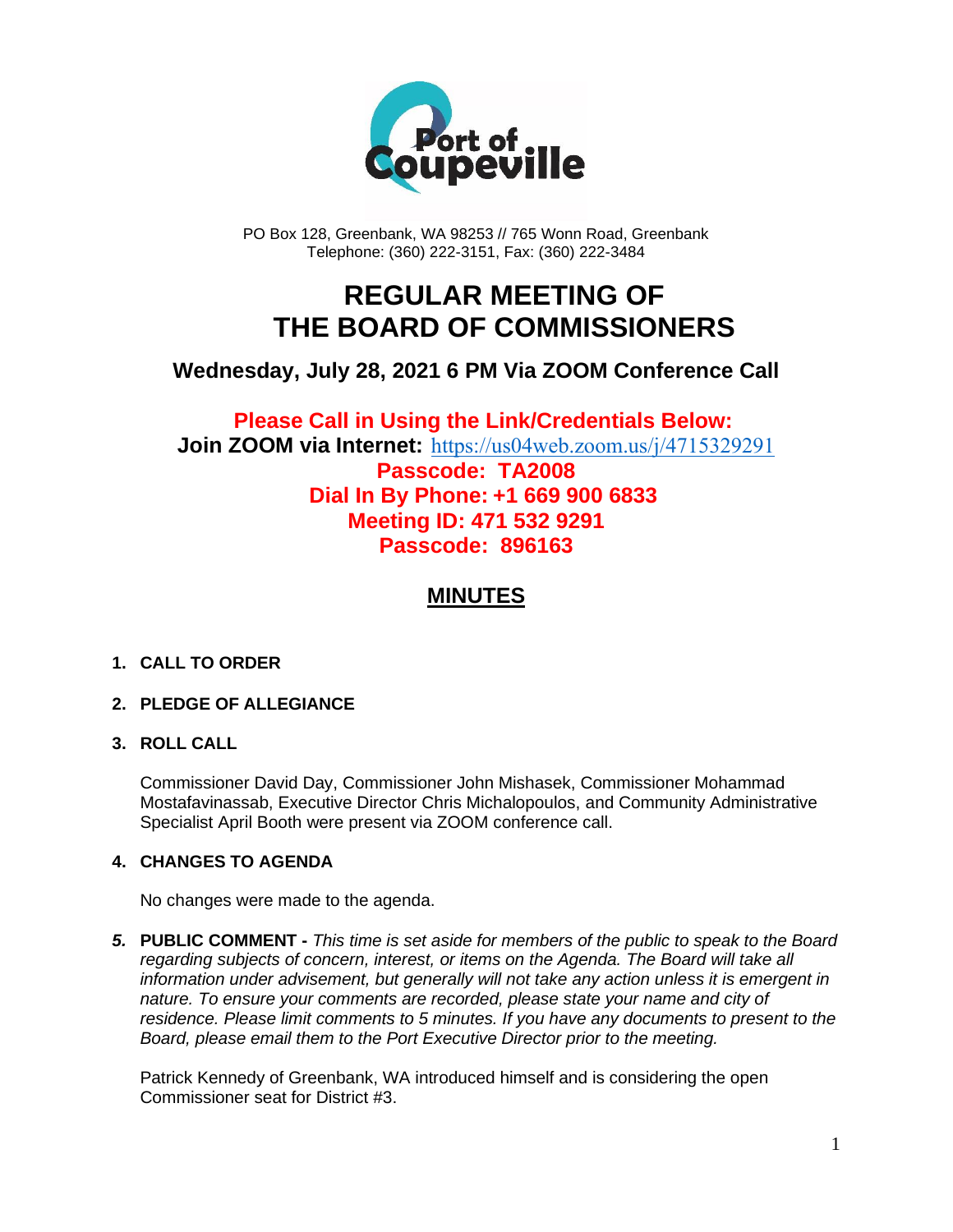#### **6. OLD BUSINESS**

#### **6.1 Discussion: On The Cove, LLC Credits**

Executive Director Chris Michalopoulos discussed the need to reimburse On the Cove, LLC for the inconveniences caused by construction in the wharf units rented by Loretta and Richard Beaman. Commissioners discussed the dates and timeline and agreed to support the suggested two weeks credit on the café.

#### **6.2 Discussion: Wharf Fire Suppression Project Update**

Executive Director Chris Michalopoulos gave an update on the wharf fire suppression system installation.

#### **6.3 Action: Notification of ISP Intent Letter to Apply for Possible Future Grants**

Commissioner John Mishasek discussed the progress of the Broadband Action Team and the need to possibly apply for future grants.

#### **7. NEW BUSINESS**

#### **7.1 Introduction: Staff Health Benefits**

Executive Director Chris Michalopoulos discussed the need to provide health benefits for Port full-time staff. Commissioners discussed and tabled a decision until August.

#### **7.2 Action: Community Administrative Specialist to 40 Hours/Week**

Executive Director Chris Michalopoulos discussed adjusting the Community Administrative Specialist from 30 hours/week to 40 hours/week. John Mishasek made the motion that the new hire for the Community Administrative Specialist be hired at 40 hours per week. **Motion was seconded and passed unanimously.**

#### **8. PUBLIC COMMENT**

Patrick Kennedy of Greenbank noted the engaging discussion on the IDD, broadband project, and other Port business.

Marianne Burr of Coupeville noted the dramatic change in how the Port of Coupeville is operating and the professional manner it is conducting business.

#### **9. COMMISSIONER DISCUSSION**

Executive Director Chris Michalopoulos asked the Commissioners to consider implementing a salary for Commissioners.

Executive Director Chris Michalopoulos asked the Commissioners to schedule an early meeting on August 25<sup>th</sup> instead of 6 PM. It was determined there were too many conflicts.

Commissioner Mohammad Mostafavinassab reported notes from the recent IRTPO meeting.

Commissioner John Mishasek discussed notes from attended the WPPA Electric Vehicle Charging Webinar.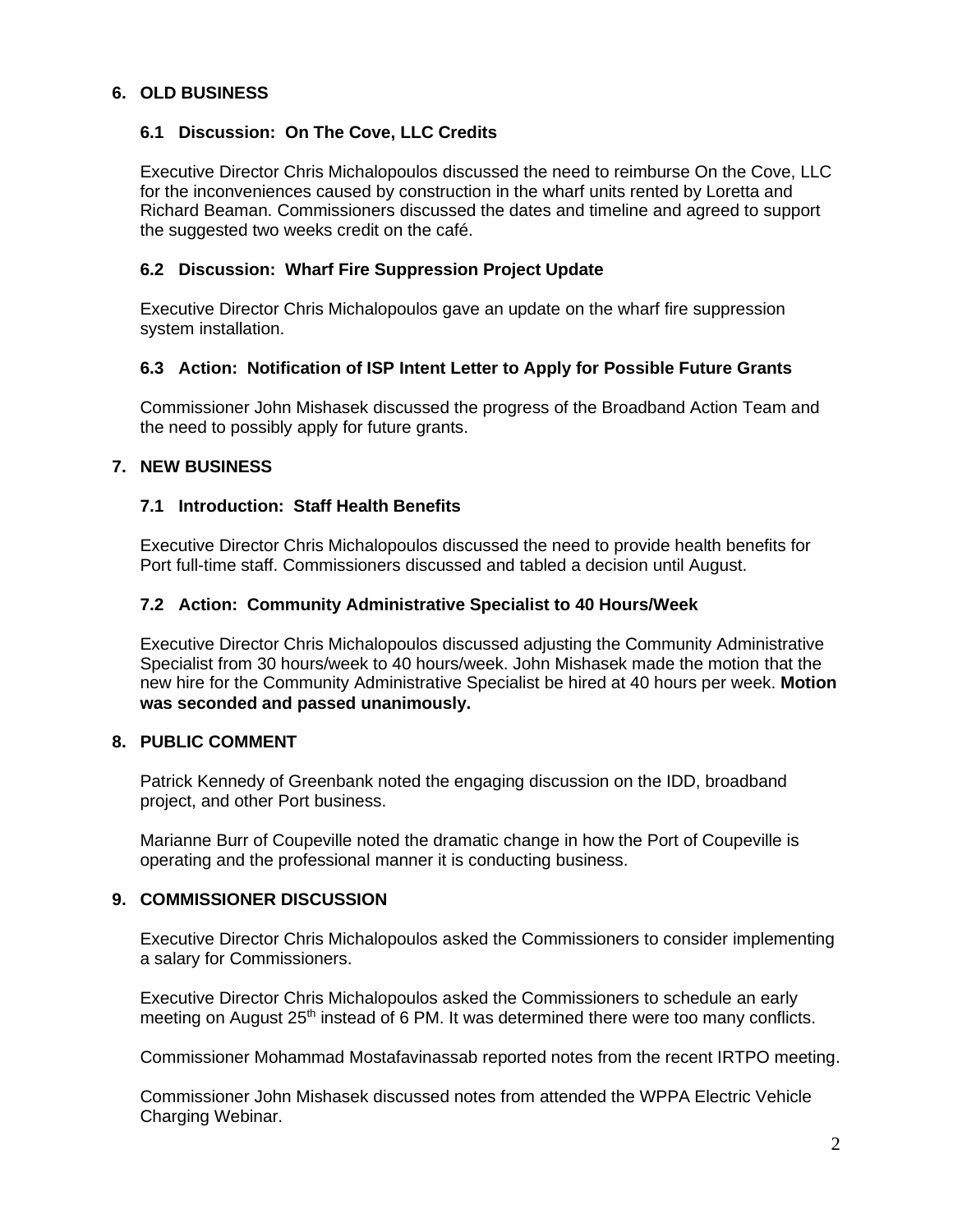#### **10. ADJOURN**

The meeting adjourned at 7:22 PM.

John S. Muslansk /≟∆7 [John S Mishasek \(Aug 12, 2021 09:02 PDT\)](https://na3.documents.adobe.com/verifier?tx=CBJCHBCAABAAVUsZEZjJvdwEeeb2bY6Y3cQT7xUmW5rd) [Mohammad Mostafavinassab \(Aug 12, 2021 21:34 PDT\)](https://na3.documents.adobe.com/verifier?tx=CBJCHBCAABAAVUsZEZjJvdwEeeb2bY6Y3cQT7xUmW5rd) David Day **David Day** John Mishasek Mohammad Mostafavinassab

#### **Next regular meeting: Wednesday, August 11, 2021, 10AM Via ZOOM Conference Call Please Call in or Participate Via the Link Below: Join ZOOM via Internet:** <https://us04web.zoom.us/j/4715329291> **Passcode: TA2008 Dial In By Phone: +1 669 900 6833 Meeting ID: 471 532 9291 Passcode: 896163**

**Posted to: Port of Coupeville Web Page -- www.portofcoupeville.org United States Post Office – Coupeville & Greenbank, Washington Whidbey News Times – [editor@whidbeynewsgroup.com](mailto:editor@whidbeynewsgroup.com) Town of Coupeville – [clerktreasurer@townofcoupeville.org](mailto:clerktreasurer@townofcoupeville.org)**

**8/2/2021/v2**